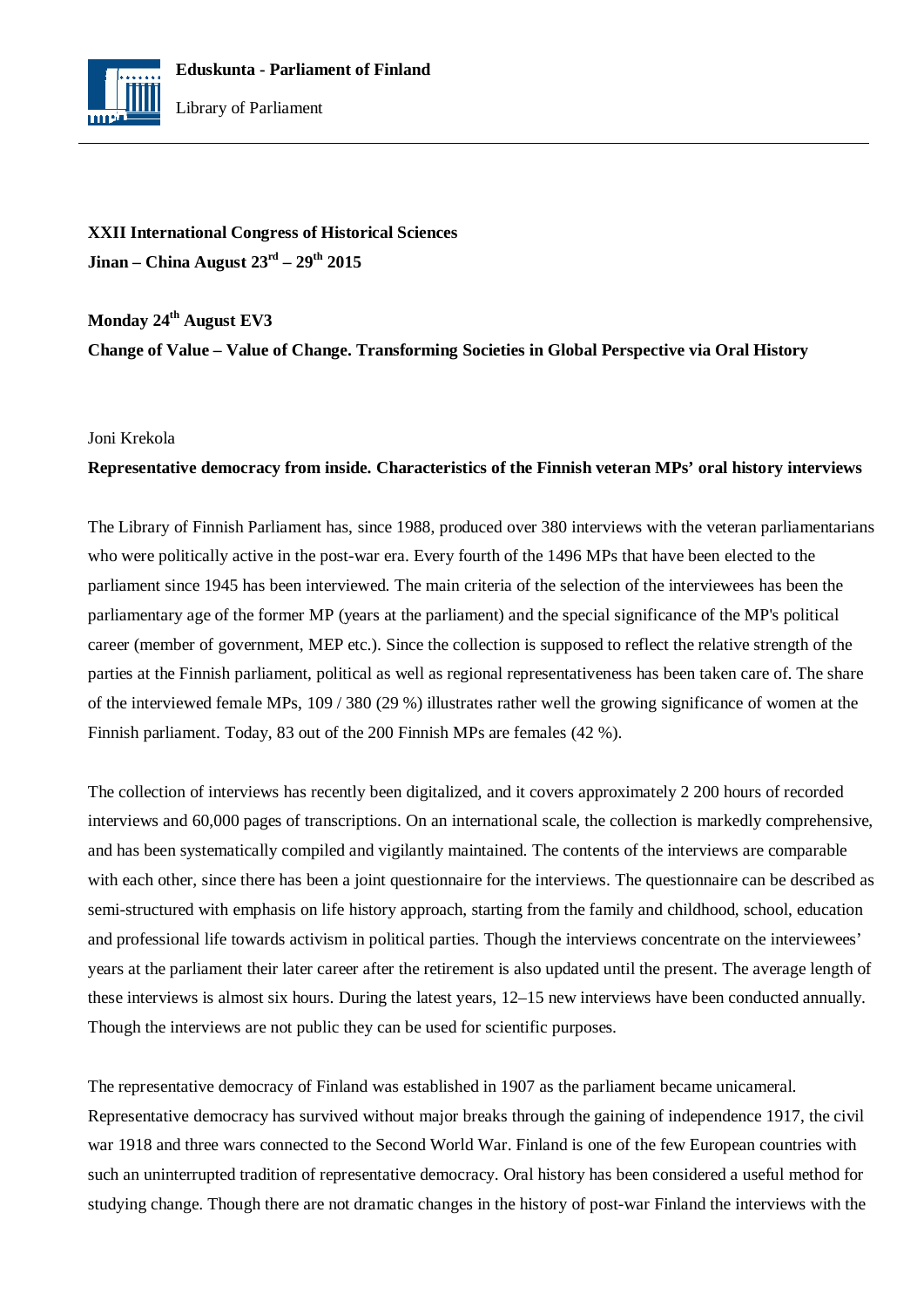Finnish veteran MPs shed light on the development of established democracy, the Finnish political culture and the networks of power.

Purpose of the former MPs' oral history collection

The objective of the oral history project of the veteran MPs is to produce an archive collection of audio tapes that serves interests of serious research as well as purposes of the parliament. We aspire to reach the diverse individual substance of being a MP that would not survive without a conscious effort to save it. $<sup>1</sup>$ </sup>

In the early 1980s, the Finnish history community was following the current academic trends by debating the value of oral history as a source of historical research. Originally, the idea of collecting oral history knowledge from the former Finnish MPs was formulated at a history seminar at the University of Helsinki. The seminar group was working with the oral history papers that had been presented at the XV Congress of the ICHS in Bucharest 1980. The teacher of the seminar group Marjatta Hietala, now the president of the ICHS, has been contributing to the development of the interview collection ever since. The idea of collecting oral history from the Ex-MPs was introduced at the Library of the Finnish Parliament that carried out a pilot project with 21 most experienced parliamentarians in 1984–1985. The results were promising enough for the launching of a three-year-project with one full-time researcher. It was carried on in the early 1990s and finally established permanent in 1995. Until today, altogether 18 specialists of contemporary history and parliament issues have worked as interviewers of the long-term project. $2$ 

The publicly funded history projects have been valuable employees for the young scholars in Finland. In the collecting of the Ex-MPs' oral history, the interests of the scientific community coincided with the Finnish parliament during an era of economic growth and developing welfare. The arguments for maintaining and completing the Ex-MPs oral history collection have, even throughout the more difficult times, been formulated as follows:

- there were no systematical oral history collections in Finland, especially of the political decision-makers
- voices of the most experienced politicians should be "rescued" and saved for the future MPs and citizens
- oral history collection will serve studies of parliamentary history as research material
- research method of oral history produces "tacit knowledge" that cannot be covered with other means
- the MPs' key position in between the political elites and the people is fruitful for analyzing the representative democracy<sup>3</sup>

These arguments stress the scientific value of the interviews as well as the perpetuating, institutional motive for collecting the oral history of the former MPs. To legitimise and establish the oral history project, the support of the

<sup>1</sup> Graae – Hietala 1994, 4.

 $2$  Graae – Hietala 1994, 98–105.

<sup>3</sup> Graae – Hietala 2006, 350–353.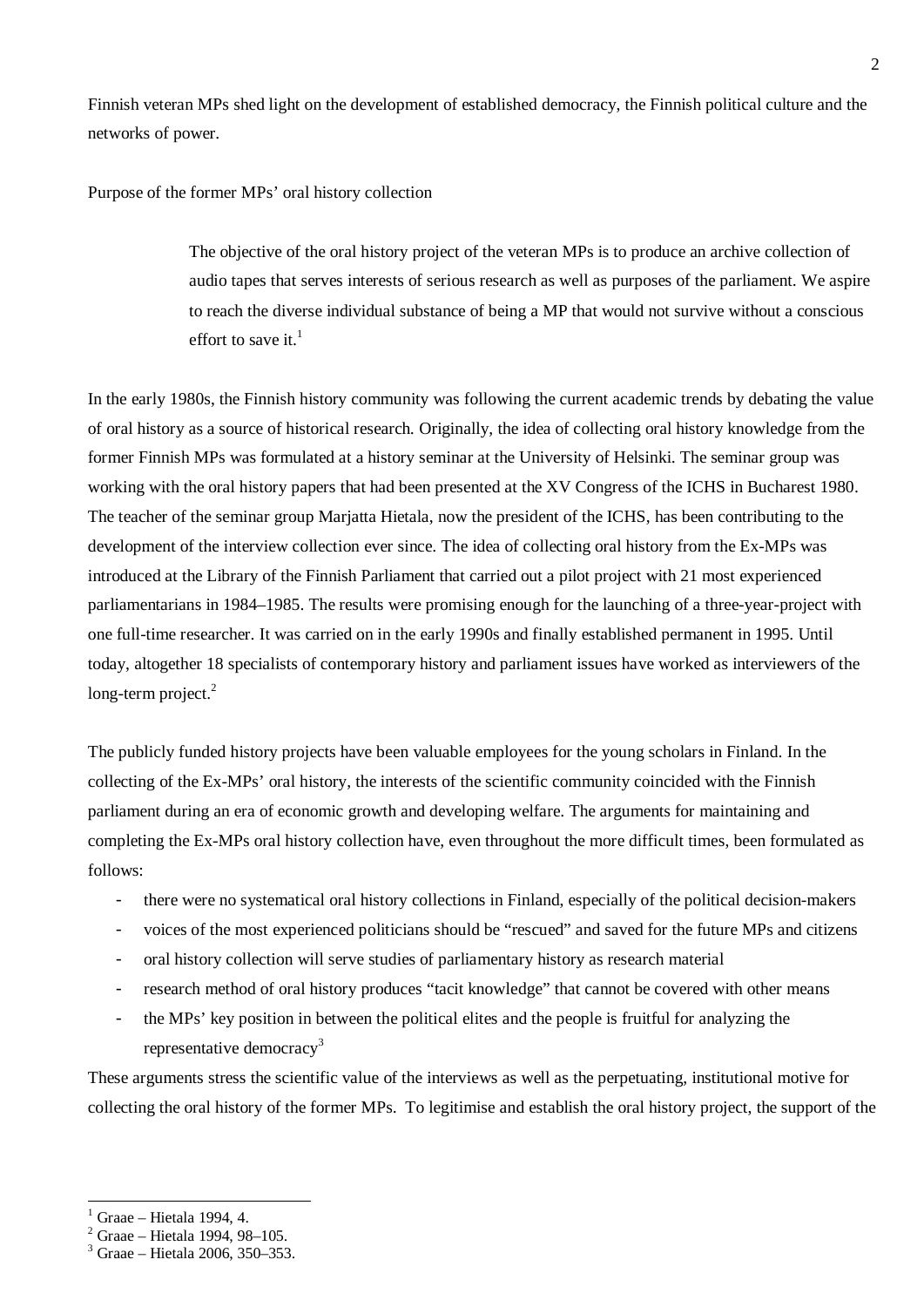academic community has naturally been enlisted. Referring to scientific purposes is a typical strategy to justify the collection of the oral history of the political elite.<sup>4</sup>

Once introduced, the interview project of the Finnish Ex-MPs, has been guided through difficult times by the culturally oriented sitting MPs that have respected oral history. The historians and political scientists have supported the continuation of the interview collection whenever their evaluation has been asked, but their role has been more or less advisory, at least during the latest years. The crucial decisions are made inside the parliament that allocates the resources for maintaining and completing the collection.

There have been suggestions to add the preservation of the oral testimonies of the former MPs to the core tasks of the parliament, which was a part of the early strategy to justify continuity for the oral history project:

> "It is worth asking whether the storage of the MPs' wealth of experiences and personal observation during their parliamentary career will belong nothing less than the task of the parliament, because the interviews to be done will be useful not only for the purposes of research but the future generations of the MPs as well."<sup>5</sup>

There have been occasions when the future of the oral history work at the Finnish parliament was at stake. At the midst of the 1990s' recession of Finnish national economy, there was a severe suggestion to suspend the project due to the resource savings focused on the Library of Parliament. After the active lobbying against the suggestion, the sitting MPs themselves formulated the decisive report at the Education and Culture Committee: "Committee states that the Oral History Project of the Veteran MPs' is extremely important for the basic research of both contemporary political history and cultural history." Another critical moment was followed in 2009 after the retirement of the researcher that had coordinated the oral history work at the Library of Parliament for 20 years. After a year's brake of the interview production, the Education and Culture Committee regarded the continuation of the collection of the interviews "important for the storage of the history of democracy". <sup>6</sup> A new researcher was recruited, and the collection of interviews has continued for the present.

It is evident that all the Finnish MPs do not share the appreciation of the interview project though only few of them have refused to be interviewed themselves. In defending their own oral history project, the Finnish MPs use power that has been given to them by the electors. They themselves decide that their voice is worth saving for the future generations. At least some of the interviewees have doubted the meaning of the resources given to the project:

> "Probably it will give joy to some researcher of politics when they go through these [interview] papers. In this respect certainly a very valuable and expensive work, because [project] of that kind costs awfully lot when you first interview and then you have to transcribe."<sup>7</sup>

In public, no one of the MPs has dared to question the meaning of the long-time project. On the contrary, the published feedback has been very positive.<sup>8</sup> The MP colleagues' critical attitude towards the collection would

<sup>4</sup> Seldon & Pappworth 1983, 62–63; Mykkänen 2001, 112–114; Abrams 2010, 162.

<sup>5</sup> Graae – Hietala 1994, 86.

<sup>&</sup>lt;sup>6</sup> The Finnish parliamentary documents: Annual report of the Library of Parliament 1992, Report of the Education and Cultural Committee 1993, SiVM 10; Report of the Education Committee commenting the 2010 Annual Report of the Library of Parliament, SiVM 2/2011.

 $<sup>7</sup>$  Interview of a female Ex-MP, born in 1952, 2010. The Veteran MPs' Oral History Archive, Library of Finnish Parliament.</sup>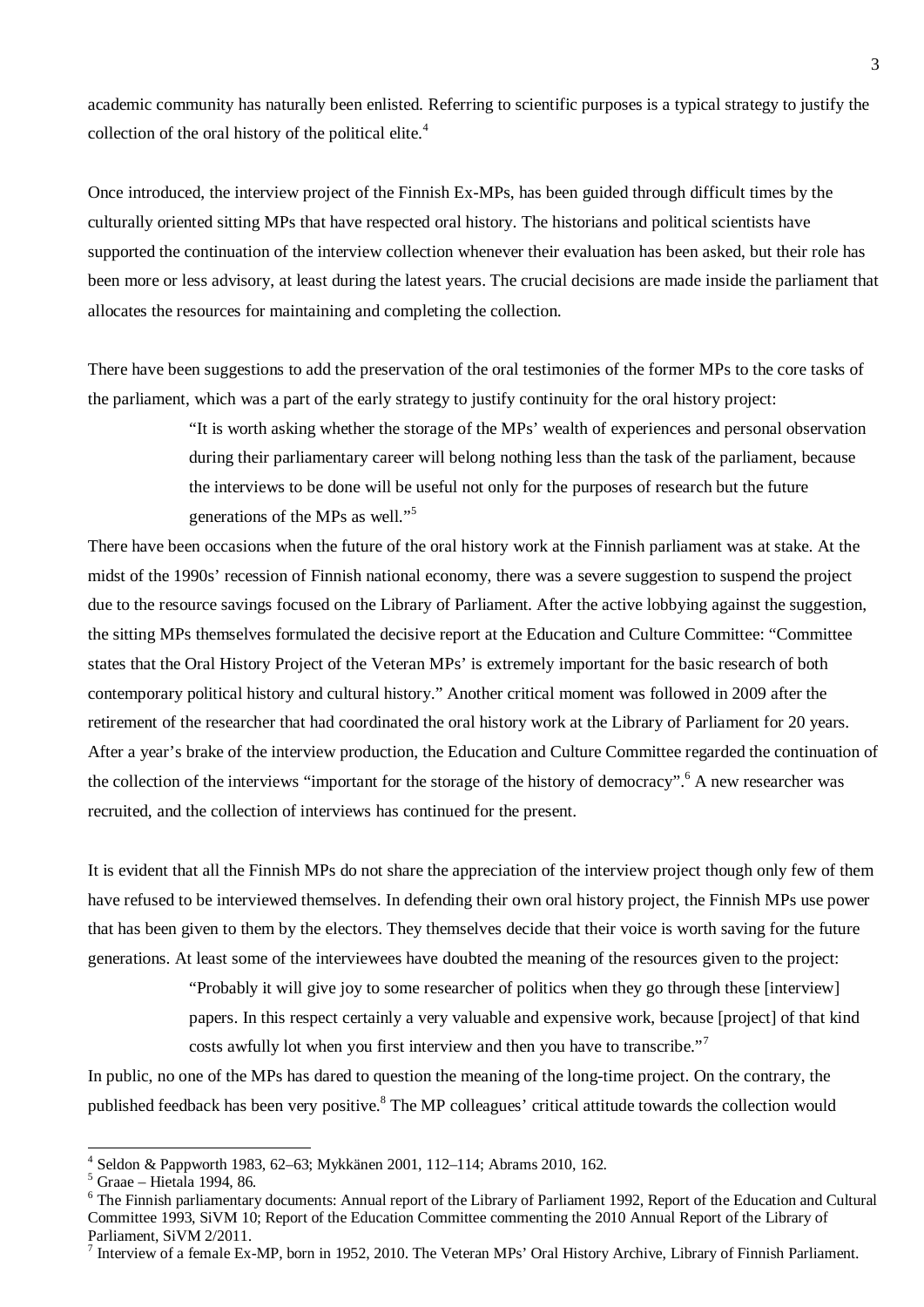easily be understood as contempt for the Finnish MPs' shared history and even for Finnish democracy. Can't we afford to save our parliamentary history?

On a more general level, the collection of ex-MPs oral history has a perpetuating function that is institutionally controlled. The parliament institution stores the experiences of its former members for the future generations. For the time being, the reminiscences have not been used for presenting and popularizing the history of parliament.<sup>9</sup> It is evident, however, that their use cannot be forever narrowly restricted to research purposes. The future perspective influences some of the ex-MPs giving their interview similarly with the decision-maker that is writing his or hers dairy. Sooner or later in the future, both the interviews and the personal diaries are supposed to be read, maybe even published. It depends on the person that is being interviewed to what audience he or she is actually speaking. The memoirs that are told to the interviewer may actually be directed to the MP colleagues, to the parliament institution or to the future generations.

The parliament institution affects the interview process in many ways. Most of the former MPs agree easily when the interview request that is supported by the parliament institution is sent to them. In fact, some of them feel a kind of a duty of giving the interview that is asked by their former employer. An interview that covers the interviewee's whole life can be interpreted as an institutional support service for the identity work of the retired MP. For some of the former MPs, a retrospective remembering helps to orientate in the new situation of life that is not anymore filled with politics. Another institutional support service for the retired politicians is the Veteran MPs' Association with its regular meetings where solidarity between the former colleagues is maintained. Consequently, the individual interview speech of the former MPs is socially and institutionally regulated. And the other way round, the former MPs' "presentation of the past and its meaning make stories one of the primary means for proposing and negotiating identity, both individual and collective identities". <sup>10</sup>

Are the MPs, then, using history and controlling our impressions of the history of representative democracy in Finland? In my opinion, every interviewee is given an opportunity to formulate his or hers own personal political history which, however, is only a marginal contribution to the history of post-war Finnish democracy. As long as the use of the interviews is restricted for scientific purposes the final gatekeepers that draw the conclusions of the narrated pasts are the scholars that use these oral history materials for their studies.

The promise of the interviews as research material

Considering the public resources allocated to the parliament's oral history collection and its huge potential as research material, usage of these interviews has been rather low. Usually the scholars have used the Ex-MPs' interviews as complementary research material for biographical studies or histories of political parties. These studies have been based on traditional written source materials to which the interviews have added some personal details. In the centennial of the Finnish parliament, there are a couple of descriptive articles of the MPs' everyday

<sup>8</sup> Graae – Hietala 1994, 159–167.

<sup>&</sup>lt;sup>9</sup> Compare e.g. the oral history project of Museum of Australian Democracy: http://moadoph.gov.au/collection/oral-history/

<sup>10</sup> Linde 2009, 221. See also Krekola – Latvala 2014, 44–45.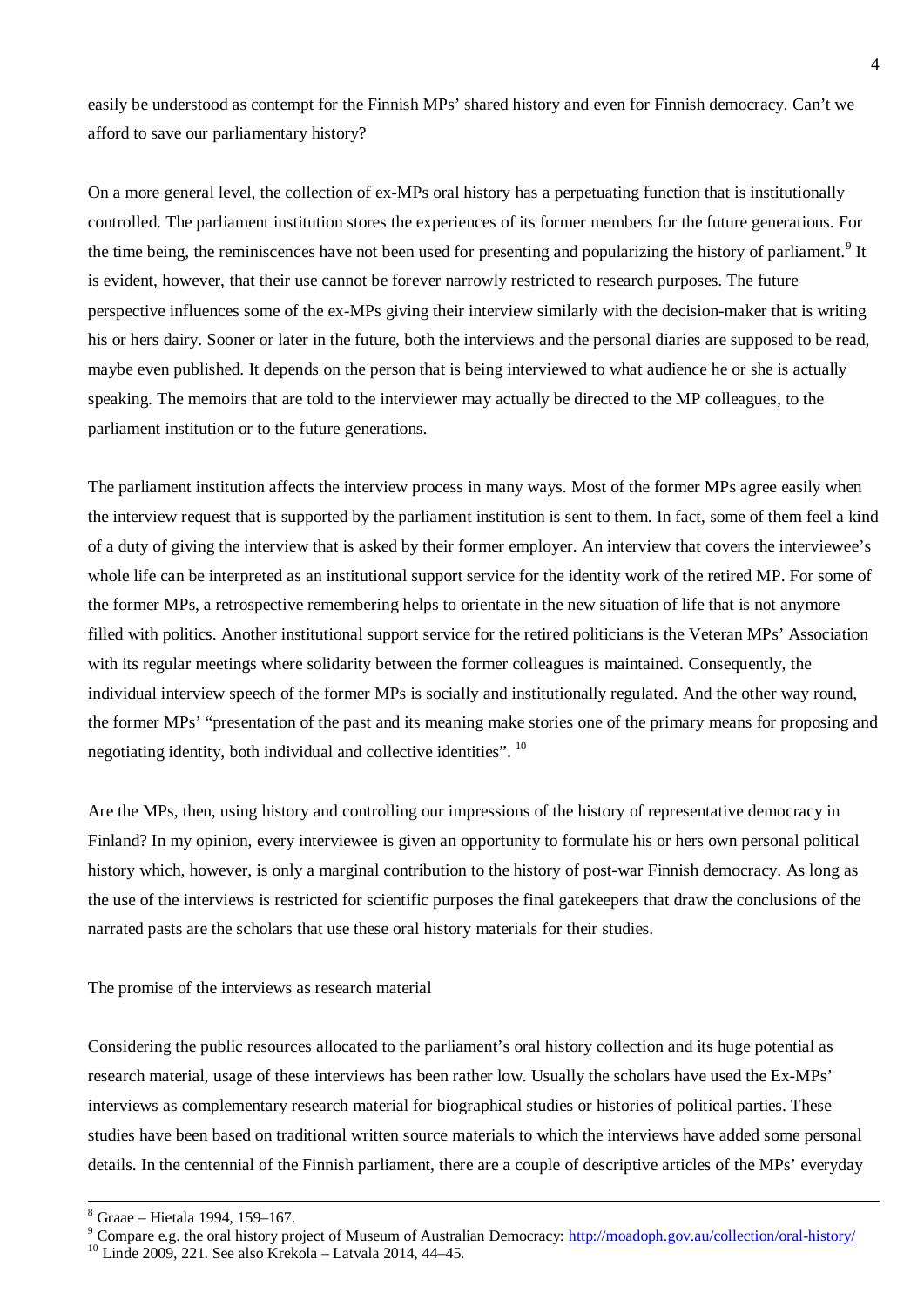life and of parliament as a working community whose writers have used the interviews as their main source. These articles could not have been written without the "tacit knowledge" produced at the oral history interviews.<sup>11</sup> At the same time, the oral history collection was seldom used as a source for the other forty articles of the centennial series with 12 volumes.

The reasons for the scholars' limited interest in the Veteran MPs' Oral History Archive can be traced to its restricted access, low publicity and difficult usability. Originally, in the late 1980s, the decision to limit the use of the interview materials to the post-gradual level was not difficult to make but a common practice. Besides, the interviewees could themselves decide temporary restrictions to their own interviews. With the limited access, the interviewees wanted to confirm that their delicate revelations would not end up to the hands of the journalists. The collectors of oral history, for their part, believed that non-publicity and the restriction of the material for scientific use would increase rapport during the interviews and produce more valuable interview statements. During the past 25 years, the ideals of freedom and transparency of information have grown stronger and this kind of old-fashioned secrecy is more difficult to argument for. The interviews with the former MPs of the British Parliament since 2010, for example, are available for the public at the British Library.<sup>12</sup> For the present, the rules for the use of the Finnish collection remain strict though gradual opening of the earliest interviews could be foreseen in the future.

During the latest years, access to the collection of the former Finnish MPs' interviews has been widened to cover the students that prepare their master's thesis on the parliamentary history. The transcriptions of the interviews can be sent to the researchers with the research permit via a protected e-mail-connection, which improves the usability of the interviews considerably. Until this reform in last year, the use of the interviews was allowed only at the Library of Parliament during its opening hours. It is too early to say whether these improvements to the collection's usability will increase its scholarly use.

The relatively low use of the interviews of the former MPs can be interpreted as a sign of the historians' lacking confidence on the oral sources. The Finnish community of historians has traditionally been a rather conservative one. The historians simply have not overcome the ancient question of the reliability of the oral sources.<sup>13</sup> Though different types of source materials have gradually been accepted the community of scholars is not large enough for the development of different schools of approach. Another sign of Finnish historians' lacking interest is that the few theoretical articles considering oral history have not been written by historians but rather ethnologists and cultural scientists.<sup>14</sup>

The establishing of the former MPs' oral history collection at the 1980s was a relatively radical move. The prevailing practice of history research overestimated objectivism guaranteed by the written sources. Oral history was gaining ground as an empowering method of the minorities whose histories were not necessarily preserved in written form. The former MPs were a small minority whose actions at the parliament were, on the contrary,

<sup>&</sup>lt;sup>11</sup> Biographies, see e.g. Niinistö 1998, Nummivuori 2009; party histories, see Iivari 2007, Isohookana-Asunmaa 2006. Articles by Honka-Hallila (2006) and Ollila (2007) in Parliament of Finland Centennial.

<sup>12</sup> http://www.historyofparliamentonline.org/about/latest-research/oral-history-project

 $13$  Seldon – Pappworth 1983, 15–26.

 $14$  See especially Fingerroos – Haanpää – Heimo – Peltonen 2006.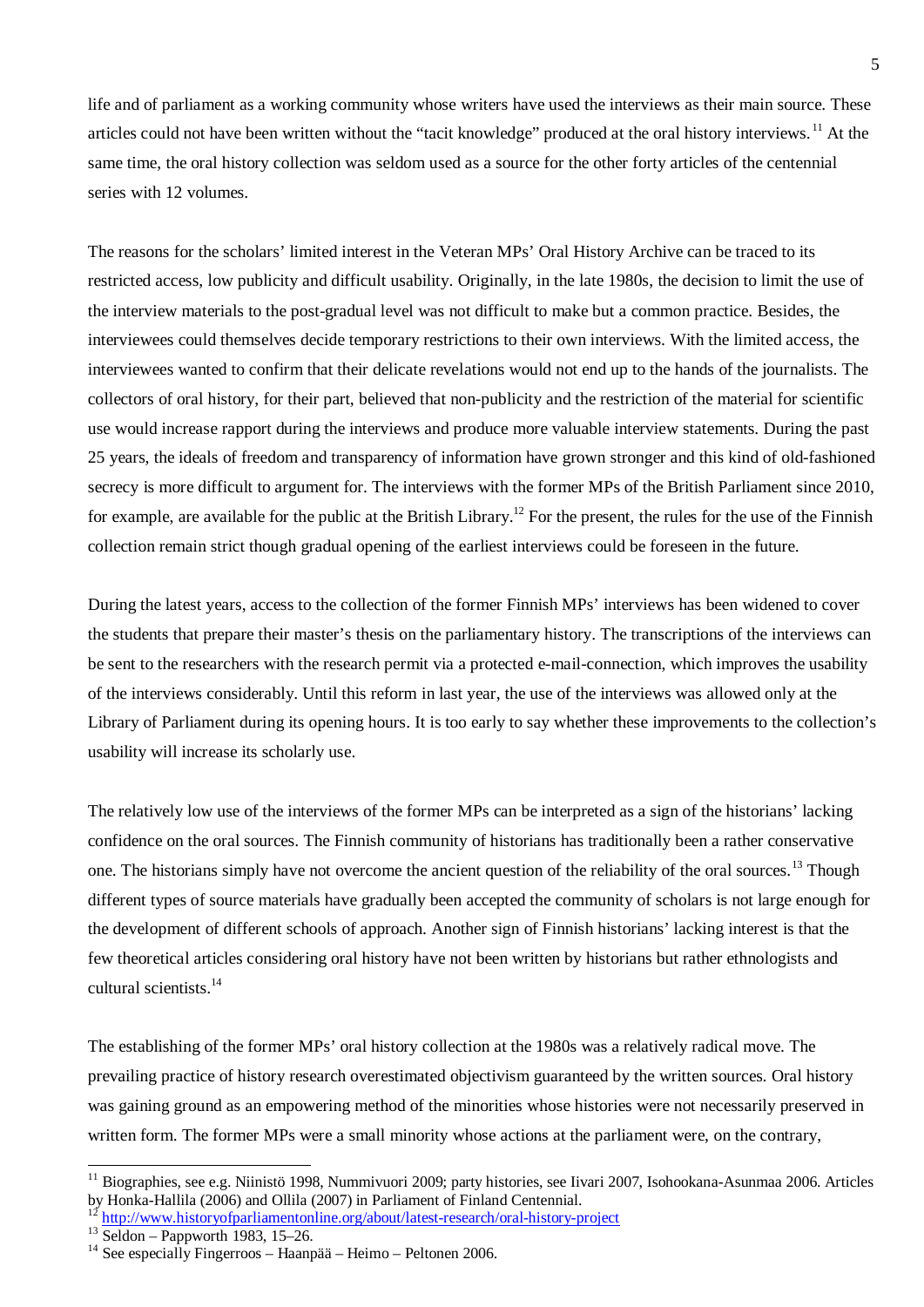exceptionally well documented in the parliamentary proceedings and memoirs of the MPs.<sup>15</sup> However, the diversity of the sources that a member of elite leaves behind during his or hers lifetime should not be regarded a counterargument for oral history, quite the opposite. The bias of the written sources that the decision-makers themselves traditionally produce may be challenged by reflective oral history approach.<sup>16</sup>

The interest of the scholars partly depends on the nature of the oral history knowledge that the interview project has produced since the late 1980s. Since it could not be foreseen what the future scholars would consider relevant research questions to study the questionnaires of the Ex-MPs oral history interviews' have been constructed as wide and all-encompassing as possible.<sup>17</sup> Without accurate research questions, there is a risk of producing too general and superficial oral history knowledge. The researchers seeking for detailed knowledge of a certain political process may be disappointed because many interesting themes are passed or the comments remain too general. On the other hand, the interviews often include surprising details that the later generations are not aware of. From the future perspective the particular details may even be incomprehensible.

The former MPs' interview collection offer unique source materials for the studies that are able to utilize the amount, comparativeness and confidential nature of the interviews. In total, 380 interviews are already a representative sample of the former MPs' views in Finland. By comparing the oral history statements and grasping their repetitive and typical expressions, it is possible to approach abstract phenomena that are challenging to study, such as political culture and its change or networks of power.<sup>18</sup> The fact that the interviewees are *former* MPs increases, at best, reliability of their interview statements because after retiring the politicians are free to speak out their personal experiences, opinions and emotions in retrospect and without expectations from the constituency or the media. On the other hand, the time passed since the active years in politics naturally diminishes accuracy of the memoirs. They are the most reliable source of the interviewee's thinking at the moment the interview is conducted, not actually of what has happened in the past. The veteran parliamentarians are given a possibility to tell their own truth of their personal history. Whether it is whitewashed or not is a problem of source criticism that the researcher of the interview has to confront. As we all know, remembering wrong or whitewashing may be a fruitful starting point for an oral history analysis. What is the significance of the former MP's remembering in a certain way?<sup>19</sup>

The massive amount of the interviews may also cause problems to the scholars that are interested in the long-term changes of the Finnish democracy. How can you methodologically manage with nearly 60 000 transcribed pages or with 2 200 hours of audio files? Though a table of content is compiled for every interview the traditional method of reading and making notes of the interviews may, depending on the research question, simply be too timeconsuming. The latest trends of digital humanities might offer new solutions to the challenging amount of source material. In a recent research project, the oral history material of the former MPs is planned to be moulded into a uniform textual corpus that will be compared with the other open data collections that deal with Finnish democracy. The project brings together experts of history and specialists of semantic textual analysis with computer scientists.

<sup>15</sup> Luukkanen 1988, 272–276. Abrams 2010, 153–161.

<sup>&</sup>lt;sup>16</sup> Waldemarsson, 10.

 $17$  Seldon – Pappworth 1983, 12, 215–216.

<sup>18</sup> Ollila 2007, 16. Waldemarsson 2007, 16–19.

<sup>&</sup>lt;sup>19</sup> Kalela 1999, 140-141.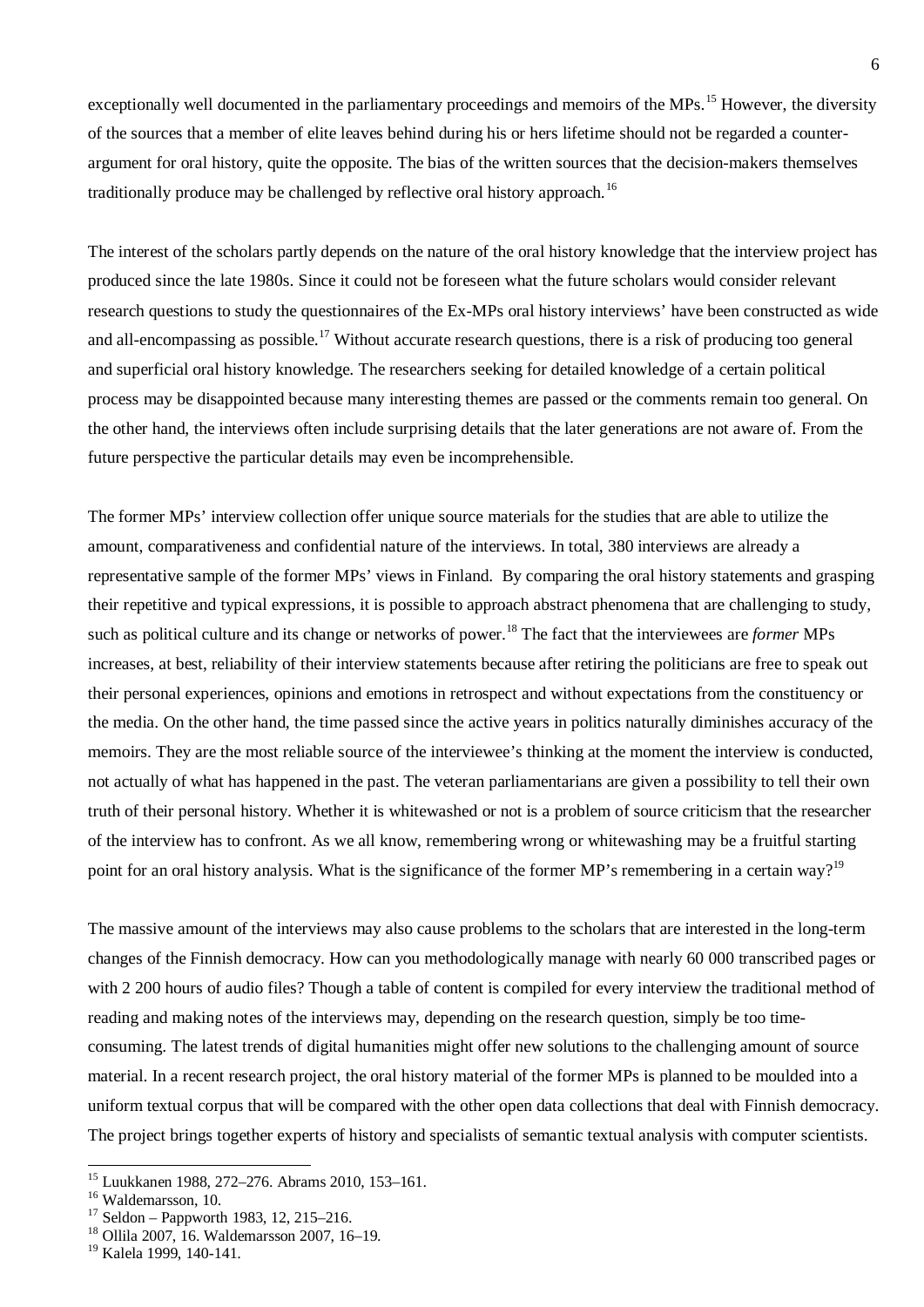Analysis by historians alone is unable to go through the wealth of material and its potential connections, whereas automated analysis is unable to achieve an adequate understanding of the semantic meanings within the discussions. After the suggested project, the corpus of oral history materials will serve any scholars at the Library of Parliament.

Considering oral history by the former MPs important, it is worth asking, why the other European parliaments have not paid as much attention to the MPs' oral history as the Finns. There are some comparable projects that have usually been relative short-lived. The British project has been going on since 2010, the Swedish with long breaks since 1998 and the Norwegian with focus on all the national elites has already ceased. The United States and Australia have much stronger tradition of collecting oral history, especially at the local level, and attention to politicians' interviews have been paid as well.<sup>20</sup> Comparison between these materials would be interesting though there are differences in the electoral and the political systems of these countries. However, the MPs of every representative democracy remain in a key role as the people's will is transposed into politics.

To conclude, the former Finnish MPs' interviews are a valuable and fruitful research material whose potential has not yet been utilized to its full extent. Perhaps, the value of the systematic interview production is understood better in the future when enough time has passed of the era that the interviews cover.

MPs between political elite and people

Though the interviews of the former MPs would usually be described as elite oral history a closer look to their methodological particularity and contents suggests another interpretation. The methodological guides of elite oral history concentrate on the challenges of conducting interviews with the active decision-makers of politics, business or science that are supposed to be difficult to access and cooperate with. Time is money, so the interviews of the busy politicians are either conducted for the purposes of daily media or carried out as survey-interviews with standard questions.<sup>21</sup> The former MPs that have retired from the politics usually allow enough time for an in-debt interview whose views does not anymore affect daily politics. The nature of interviews being conducted with the former MPs differs radically from the tens or hundreds of interviews they have given during their political career. Importance of trust is underlined, and the interviewer is present to discuss and to find out the true opinions of the interviewee. The interview is a result of a dialogical interaction between two persons. The interviewer is an active listener that facilitates the remembering with questions that have been prepared to reflect the career of the interviewee.<sup>22</sup>

Though finding sufficient time for the interview might not be a problem the interview might still suffer from status imbalance between the former MP and the interviewer. The interviewers are usually younger than the former MPs and they lack the experience of being a politician. These shortcomings may be compensated with historical

<sup>&</sup>lt;sup>20</sup> Graae – Hietala 1994, 37–48; Nilsson 2009; http://www.arkivverket.no/arkivverket/Privatarkiv/Samtidshistorie/Om-FoSam; http://www.historyofparliamentonline.org/about/latest-research/oral-history-project ; http://www.senate.gov/history/oralhistory.htm.

 $^{21}$  Seldon – Pappworth 1983, 62–67; Mykkänen 2001; Goldstein 2002.

<sup>22</sup> Graae – Hietala 2006, 352.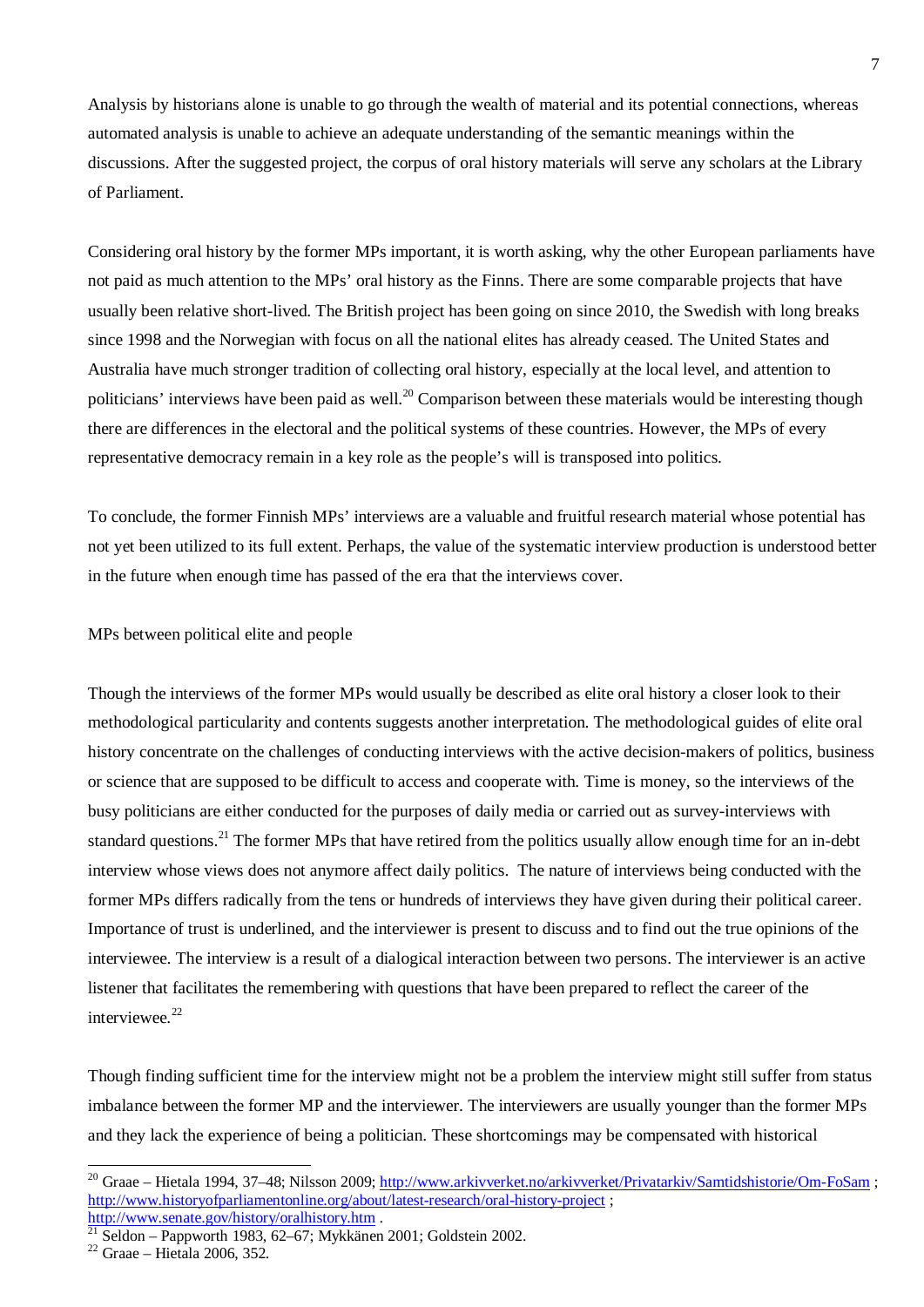expertise of the interviewer and his or hers familiarizing for the interviewee's career. On the other hand, differences of status always rest on power relations of the interview situation. The difficulties with the elites may often be overemphasized.<sup>23</sup> I have faced my greatest problems in conducting interviews with the former Finnish communist that had studied in the USSR. Compared to them, the former MPs have been cooperative interviewees to deal with. Politicians are professionals in giving interviews that concern daily politics. The challenge of the veteran politician's interview is not how to provoke memoirs; the former MPs are often very talkative, but rather how to avoid their former formal style of "speaking politics" and get deeper into personal reminiscences.

The value of the interviews with the former MPs resides in the position of the MPs between the political elite and the people. According to the statistics covering last two decades, roughly a quarter of the current MPs have been estimated to belong to the national political elite in Finland.<sup>24</sup> Actually, a part of the MPs in the parliament does not even attempt to achieve powerful positions. These backbenchers prefer "serving the people" as well as they can with a humble attitude.<sup>25</sup> On the other hand, when the experienced parliamentarians afterwards recall their political career they tend to explain why they did not reach the powerful position they were after. Many of them become frustrated after noticing that the MP's possibilities to influence the decisions being made are often very limited. A good example of this disappointment is the interview with a former MP that had been a minister for four years before being elected to the parliament. He lost all the power he had been given as a minister, which caused a frustration that he could not hide as a MP. That was one of the reasons why he was not re-elected to continue at the parliament.<sup>26</sup>

In the Finnish electoral system of the parliament, the person of the candidate is emphasized. Therefore, the MPs personify the will of the people in the Finnish democracy. The MPs carry in public the weight of making the decisions in representative democracy. National politics takes place in the parliament though power may hide somewhere else in society or cross the national borders. When the de-facto decision-makers of the deep recession era in the 1990s' Finland were interviewed only 13 of the 71 persons were elected to their powerful position. They were, in addition to the President of the Republic, ministers and chairmen of the parliamentary groups.<sup>27</sup> The interview statements of those former MPs who have succeeded in reaching the powerful positions inside the parliament shed light on the vital question how the political capital is accumulated and used effectively. Instead of labelling the interviews with the former MPs as elite oral history, it would be more useful to utilize them for clarifying the concept of political elite and of analysis of gaining the political power. The visualizing of the contradictory role of the MPs could be used as potential of change. It is worth asking where the power lies when it is not in the hands of the MPs that are representing the people.

Ordinarily people's appreciation on politics and on MPs particularly has declined dramatically during the latest decades in Finland. The defence of representative democracy can be done by letting the MPs voice be heard. They themselves know the weaknesses and strengths of the current system. The stereotypes of the MPs roles that are

<sup>23</sup> Puwal 1997; Smith 2006; Abrams 2010, 161–162.

<sup>24</sup> Ruostetsaari 2014, 67–68.

<sup>25</sup> Ollila 2007, 154.

<sup>&</sup>lt;sup>26</sup> Interview of a male Ex-MP, born in 1941, 2013. The Veteran MPs' Oral History Archive, Library of Finnish Parliament.

<sup>27</sup> Kalela 2003, Kantola 2002, 68–73.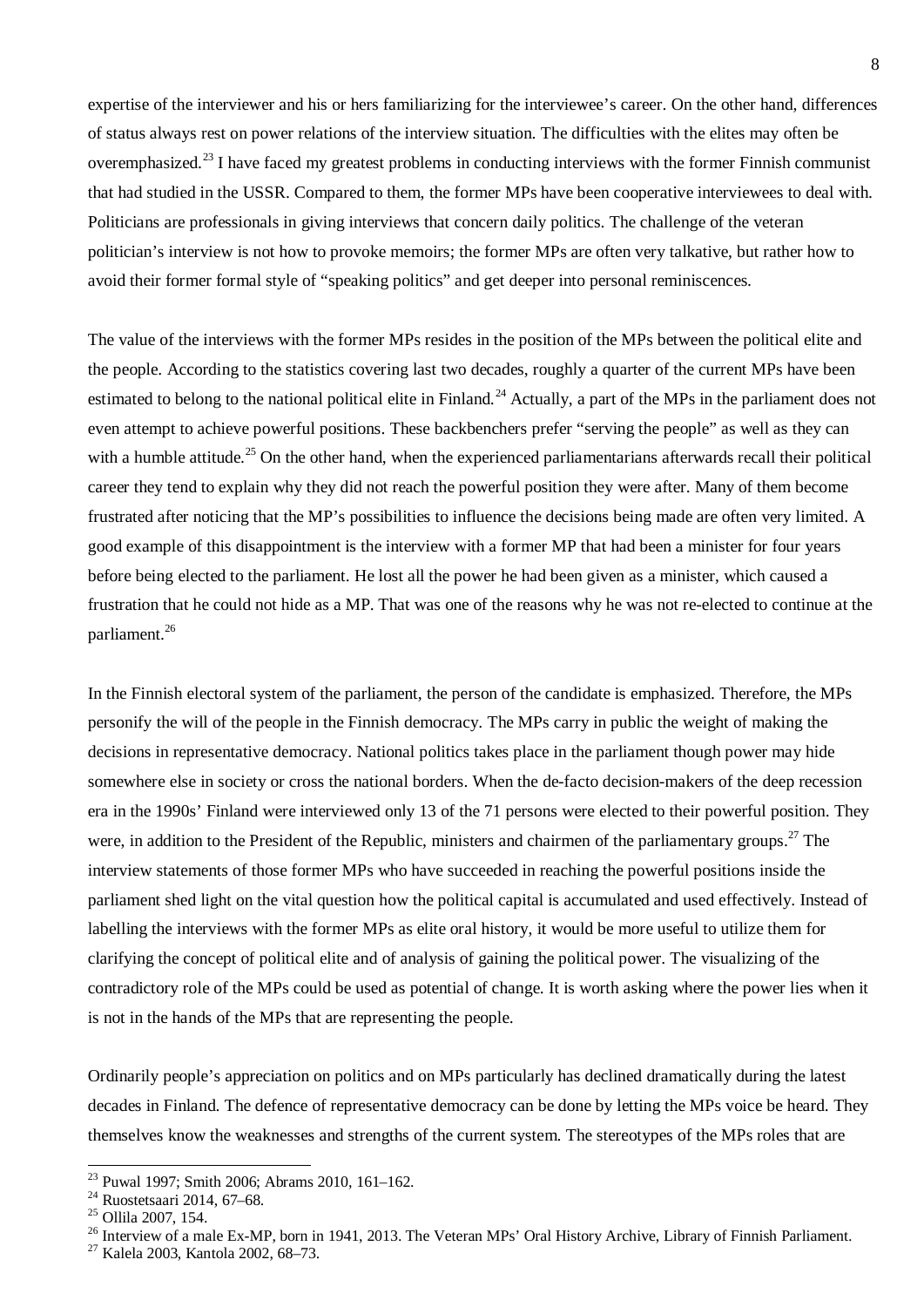created by the media can be challenged as the information that has been gathered from the former MPs' interviews is put together. The interviewees' variety of social background, education or lack of it, length of professional careers before entering politics and the difficulties in being re-elected deconstruct the popular impression of MPs as members of political elite. Every route to the parliament is different, and every life history of a former MP can be considered as valuable as a single MP is for representative democracy.

Finally, though a part of the Finnish MPs can always be counted in the members of political elite every MP is depended of the votes of the people every fourth year. In every parliamentary election, a couple of MPs that belong to the political elite surprisingly lose their seats. The members of financial, administrative or cultural elites seldom lose their positions overnight.

## Conclusion

The collection of interviews with the former Finnish MPs does not fulfil the criterion that is usually given to oral history projects. It does not represent history from below, neither has it given voice to the groups that are silenced or neglected in history. However, as has been pointed out, the former MPs interviews should not be called elite oral history from above as its purest form either. A voice is given to the former key figures of representative democracy whose viewpoints are worth listening, since they are based on inside experiences of everyday practices of democracy. Some of the interviewees have during their political careers reached powerful positions and belonged to the inner circles where the important decisions are made. Others have understood their role as parliamentarians differently and preferred goals that might satisfy better their own constituency at the district. There is not a right or wrong way to represent the people, but the MPs' impressions of their own role matter in democracy.

The parliament institution becomes stronger by collecting oral history from its former members. The sitting MPs of Finland have for over 25 years supported the collecting of their former colleagues' personal and shared memories. However, the resources allocated to the Ex-MPs oral history collection are valuable only if the interviews are used. Some day in the future, the MPs' voices from the past may be publicly shared. Today, the usage of the collection is limited to the researchers. The scholars should be encouraged to widen our understanding of the parliament and the parliamentarians. Democracy needs critical challenging to become better.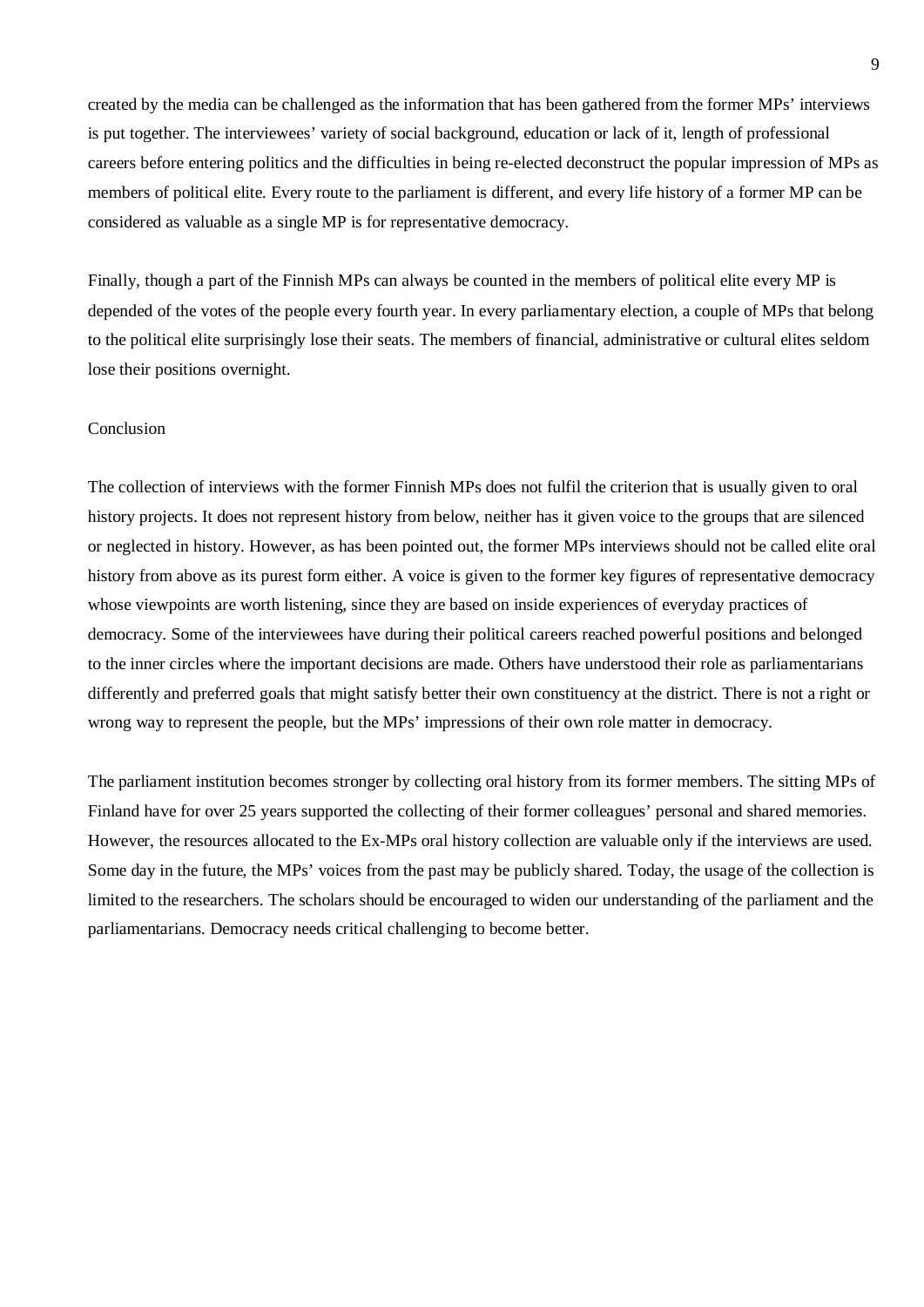## **Literature**

Fingerroos, Outi – Haanpää, Riina – Heimo, Anne – Peltonen, Ulla-Maija (eds.): Muistitietotutkimus. Metodologisia kysymyksiä. SKS, Helsinki 2006.

Goldstein, Kenneth: Getting in the Door: Sampling and Completing Elite Interviews. PS: Political Science and Politics December 2002.

Graae, Kristiina – Hietala, Marjatta: Suullista historiaa. Veteraanikansanedustajat haastateltavina. Eduskunnan kirjasto, Helsinki 1994.

Graae, Kristiina – Hietala, Marjatta: Veteraanikansanedustajien muistitieto on osa eduskunnan 100-vuotishistoriaa. In Mikael Hidén – Helena Honka-Halila, Miten eduskunta toimii. Suomen eduskunta 100 vuotta 6. Edita, Helsinki 2006.

Hietala, Marjatta: Suullinen muistitieto ja historiantutkimus. Historiallinen Aikakauskirja 4/1986.

Honka-Hallila, Helena: Eduskunta sosiaalisena työyhteisönä. In Miten eduskunta toimii. Suomen eduskunta 100 vuotta 6. Edita, Helsinki 2006.

Iivari, Ulpu: Kansanvallan puolustajat. Sosialidemokraattinen eduskuntaryhmä 100 vuotta. Otava, Helsinki 2007.

Isohookana-Asunmaa, Tytti: Maalaisliitto-Keskustan historia 5. Virolaisen aika – Maalaisliitosta Keskusta 1963– 1981. Otava, Helsinki, 2006.

Kalela, Jorma: Fresh Perspectives on Politics. Reflections on two collections of oral sources to decision-making at the national level in Finland. Unpublished conference paper: The Second International Conference on Contemporary History and its Public Use. Groningen, 28–30 August 2003.

Kalela, Jorma: The Challenge of Oral History – The Need to Rethink Source Criticism. In Anne Ollila (ed.), Historical Perspectives on Memory. Studia Historica 61. SHS, Helsinki 1999.

Kantola, Anu: Markkinakuri ja managerivalta. Poliittinen hallinta Suomen 1990-luvun talouskriisissä. Loki-kirjat, Helsinki 2002.

Krekola, Joni – Latvala, Pauliina: Institutsioonikeskse meenutamise erijooni. Endised parlamendisaadikud suulise ajaloo loojaina Soomes [Characteristics of institutional remembering. Parliament as a producer of MPs' oral history in Finland]. Mäetagused 56: 2014.

Linde, Charlotta: Working the Past. Narrative and Institutional Memory. New York, Oxford University Press 2009.

Luukkanen, Jukka: Att tillvärka källor – om betydelsen av elitintervjuer. Historisk tidskrift för Finland 1988:2.

Mykkänen, Juri: Eliittihaastattelu. Politiikka 43:2, 2001.

Nilsson, Torbjörn: Utvärdering av Riksdagens intervjuprojekt 1998–2008. Unpublished comparative evaluation of Swedish and Finnish oral history projects. 17.11.2009.

Niinistö, Jussi: Paavo Susitaival 1896–1993 – aktivismi elämänasenteena. SHS, Helsinki 1998.

Nummivuori, Petri: Oikeistolainen. Tuure Junnilan elämäkerta. Ajatus Kirjat, Helsinki 2009.

Ollila, Anne: Ammattina kansan edustaminen. In Kansanedustajan työ ja arki. Suomen eduskunta 100 vuotta 5. Edita, Helsinki 2007.

Puwar, N. Nirmal: Reflections on Interviewing Women MPs. Sociological Research Online, vol. 2 no. 1. 1997 http://www.socresonline.org.uk/2/1/4.html

Ruostetsaari, Ilkka: Vallan sisäpiirissä. Vastapaino, Tampere 2014.

Seldon, Anthony – Pappworth, Joanna: By Word of Mouth. Elite Oral History. Methuen, London and New York 1983.

Smith, Katherine E.: Problematising power relations in elite interviews. Geoforum 37, 2006.

Waldemarsson, Ylva: Politiska makthavare som historisk källa. Arkiv, samhälle och forskning 2007:2.